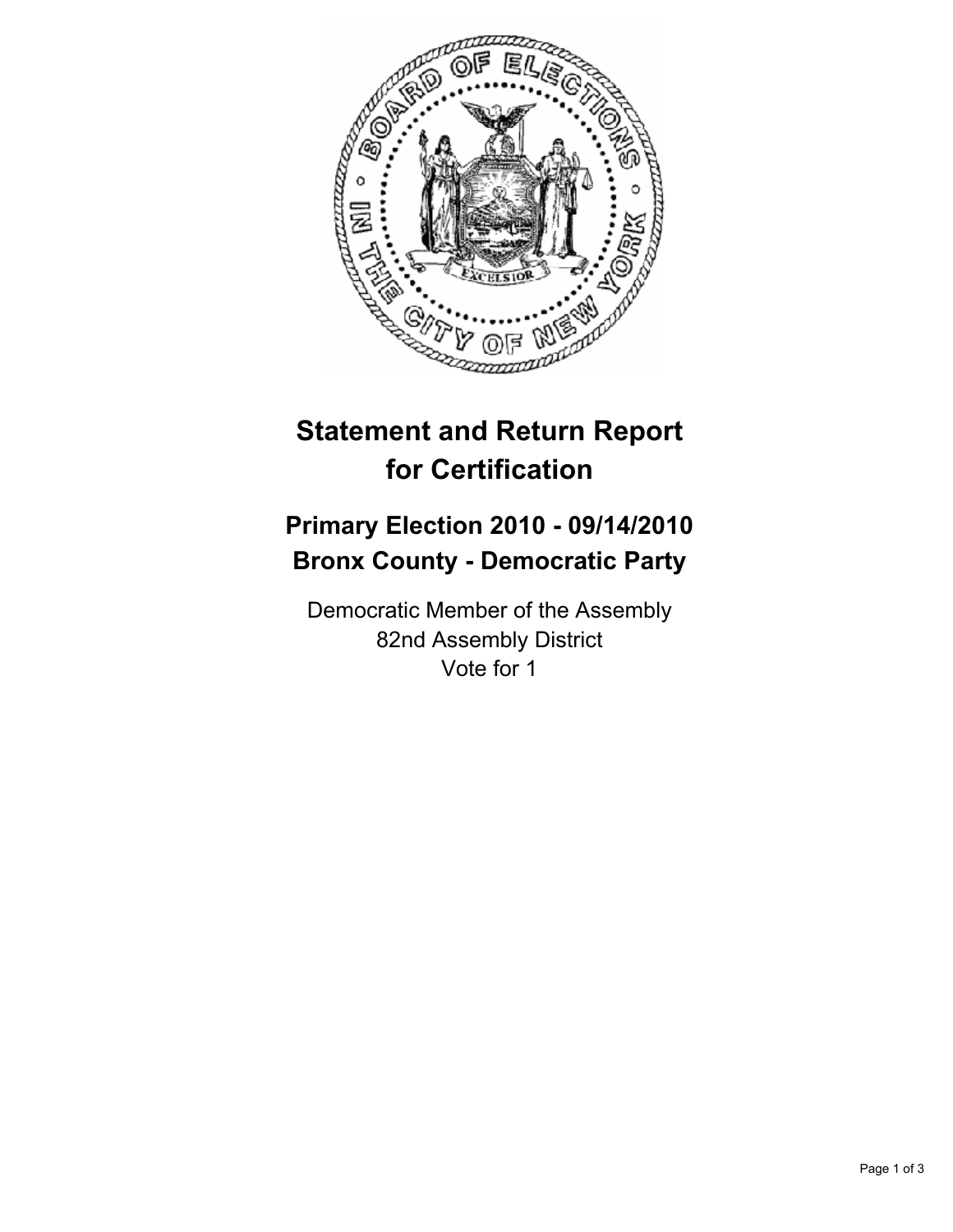

## **Assembly District 82**

| <b>PUBLIC COUNTER</b>        | 6,318        |
|------------------------------|--------------|
| <b>EMERGENCY</b>             | 15           |
| ABSENTEE/MILITARY            | 233          |
| <b>AFFIDAVIT</b>             | 32           |
| MICHAEL R BENEDETTO          | 4,325        |
| RAFAEL DOMINGUEZ             | 799          |
| <b>HERBERT MOREIRA-BROWN</b> | 831          |
| ANGELA ROSARIO (WRITE-IN)    | 1            |
| DURANT. S (WRITE-IN)         | 1            |
| HERBERT BROWN (WRITE-IN)     | 1            |
| JOHN KONRATH (WRITE-IN)      | 1            |
| JOSE RODRIGUEZ (WRITE-IN)    | 1            |
| MIK RANDINO (WRITE-IN)       | 1            |
| NO (WRITE-IN)                | 1            |
| <b>REX WESTON (WRITE-IN)</b> | $\mathbf{1}$ |
| STEPHEN EGAN (WRITE-IN)      | 1            |
| <b>Total Votes</b>           | 5,964        |